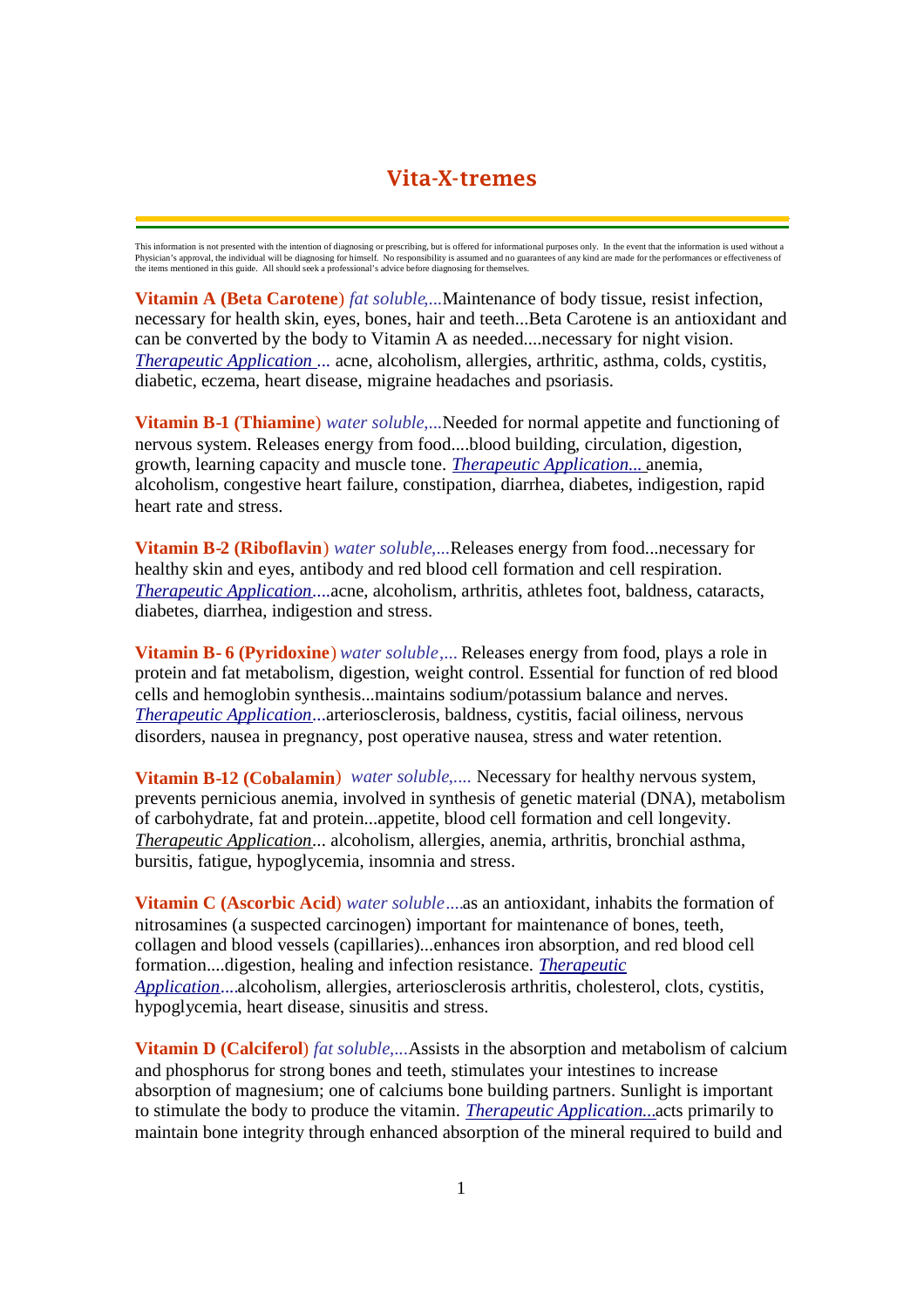## *Vita-X-tremes (con't)…pp2*

maintain the skeletal structure...causes your kidneys not to waste phosphate in urine. Taken with vitamin A and vitamin C, it can aid in preventing colds....helps in treatment of conjunctivitis.

**Vitamin E (Tocopherol**) *fat soluble 100% natural* ... As an antioxidant , helps protect cell membranes, lipoproteins, fats and vitamin A from destructive oxidation. Helps protect red blood cells, blood cholesterol reduction, blood flow to the heart, strengthen capillary wall ...fertility, male potency. Important as a vasodilator and anticoagulant. Keeps you looking younger by retarding cellular aging. Supply oxygen to the body for more endurance. *Therapeutic Application*... allergies, arthritis, cholesterol, diabetes, heart disease, menstrual problems, menopause, phlebitis, sinusitis, stress, varicose veins, prevents and dissolves blood clots, alleviates fatigue, prevents thick scar formation externally (when applied topically can be absorbed through the skin) and internally accelerates healing of burns. Works as a diuretic, can lower blood pressure. Aids in prevention of miscarriages. Helps alleviate leg cramps and charley horse....and lower the risk of heart disease.

**Niacinamide B-3** *water soluble*...Release energy from food ...aids in maintenance of skin, nervous system and proper mental functions (brain). Essential for synthesis of sex hormones (estrogen, progesterone, testosterone). Lack of niacin can bring about negative personality changes. *Therapeutic Application*....promotes healthy digestive system...alleviate gastrointestinal disturbances, helps prevent and ease migraine headaches, increase circulation, reduce blood pressure, ease diarrhea, helps eliminate canker sores and bad breath...reduces cholesterol and triglycerides. The difference...niacin may cause flushing and Niacinamide will not.

**Folic Acid** *water soluble*....Member of B complex...also known as Vitamin M. Essential to formation of red blood cells, aids in protein metabolism...important for the production of RNA and DNA. Needed for utilization of sugar and amino acids. Is critically important to produce new cells, skin cells, hair cells, immune fighting white blood cells. Acts to remove fat stored in your liver and converting amino acids to rebuild and maintain body proteins. *Therapeutic Application*...improve lactation, protects against intestinal parasites and food poisoning. Promotes healthier looking skin, analgesic for pain, helps prevent birth defects, spinal tube defects in children, increase appetite, prevent canker sores. helps ward off anemia, may delay hair graying when used with pantothenic acid and PABA.

**Pantothenic Acid** *water soluble*....forms one part of a vital substance called Coenzyme A which is necessary for energy production and metabolism of carbohydrates and fatty acids. It is necessary for normal synthesis of red blood cells, brain chemicals, cholesterol and corticosteroids....critical to withstanding physical and emotional stress...also helps the immune system to stimulate antibody production and needed for the normal functioning of the adrenal glands. Adequate amounts of pantothenic acid are necessary for the proper absorption and metabolism of folic acid.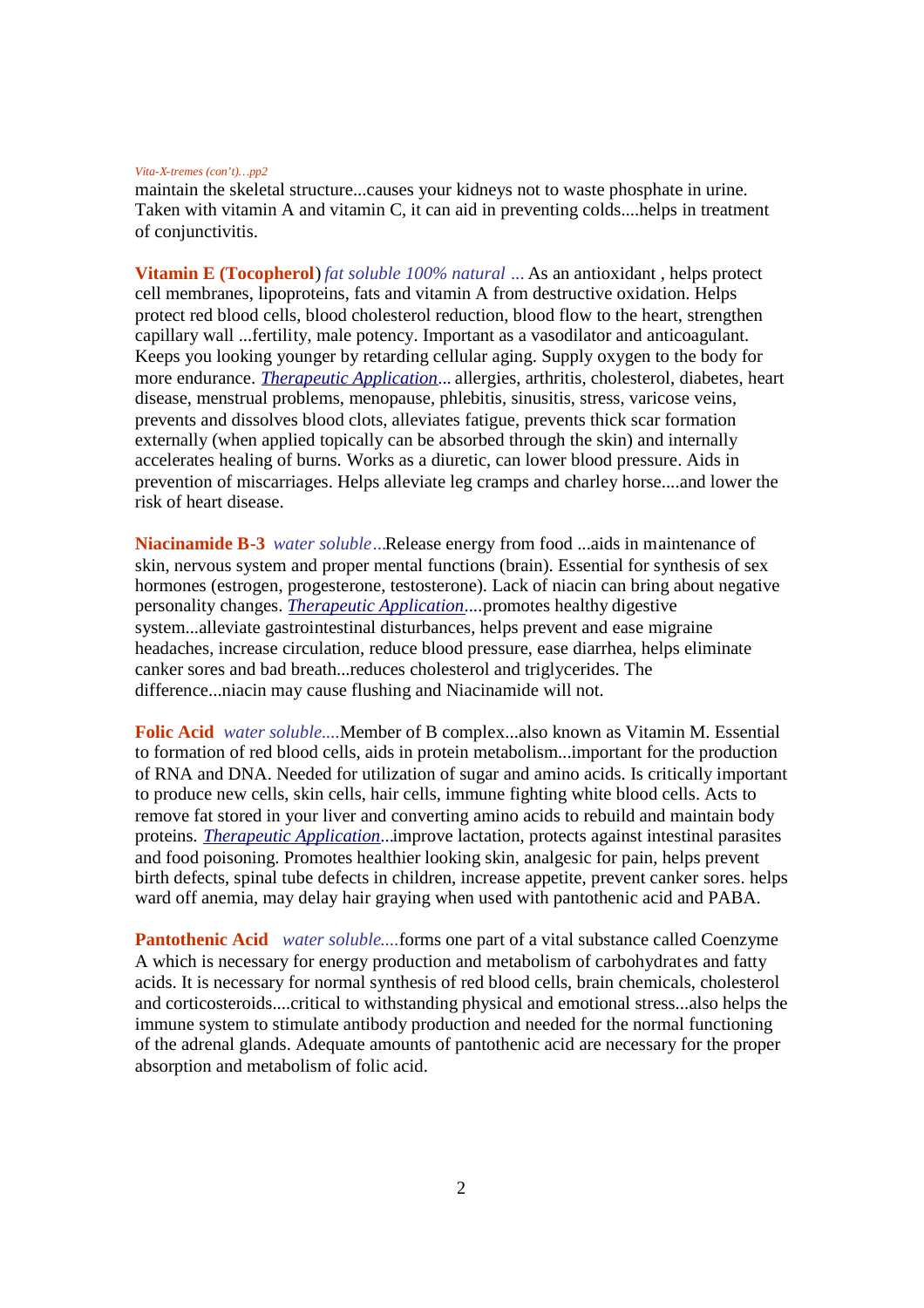## *Vita-x-tremes (con't)…pp3*

**PABA (Para-Aminobenzoic Acid**) *water soluble*....B-Complex family...helps form folic acid, important in utilization of protein...helps in the assimilation...and therefore the effectiveness of pantothenic acid...has sun-screening properties. In animals, it restores gray hair to its natural color, reduces pain of burns....keeps skin healthy and smooth...also helps delay wrinkles.

**Biotin (Coenzyme R or Vitamin H**) *water soluble*...Synthesis of ascorbic acid requires biotin. Essential for metabolism of fat and protein...releases energy from food...needed for normal hair production and growth...alleviates eczema and dermatitis...has insulin like activity in lowering blood sugar.

**Calcium** .. There is more calcium in the body than any other mineral. Builds strong bones and teeth, involved in nerve transmission and muscle contractions. Blood clotting...heart rhythm. Almost all the body's calcium (two-three pounds) is found in the bones and teeth...20% of an adults bone calcium is reabsorbed and replaced every year. *Therapeutic Application*...Arthritis, aging symptoms, cramps, insomnia, menstrual cramps and nervousness.

**Magnesium** ...Necessary for calcium and vitamin C metabolism...as well as that of phosphorus, sodium and potassium...effective for nerve and muscle functioning. Important for converting blood sugar into energy. Known as the anti-stress mineral. Needed in many enzyme systems. *Therapeutic Application*...lower cholesterol, depression, heart conditions, combined with calcium can work as a natural tranquilizer.

**Phosphorus**...present in every cell in the body involved in virtually all physiological chemical reactions...necessary for normal bone and tooth structure essential for normal kidney functioning. Needed for energy production, transference of nerve impulses. *Therapeutic Application*...Arthritis, stunted growth in children, stress and tooth and gum disorder, and provides energy and vigor by helping in the metabolism of fats and starches.

**Potassium....an** electrolyte needed to maintain fluid balance...proper heartbeat and nerve transmission, muscle contraction. Works with sodium to regulate the body's water balance. Hypoglycemia,(low blood sugar) mental and physical stress can lead to a potassium deficiency...helps maintain normal blood pressure. *Therapeutic Application*....acne, alcoholism, allergies, burns, colic in infants, diabetes, high blood pressure and heart disease.

**Manganese**...helps activate enzymes necessary for the body's proper use of biotin, B1 and Vitamin C, tissue repair, bone structure, important in the formation of thyroxin, the principal hormone of the thyroid gland. Necessary for proper digestion and utilization of food, important for reproduction and growth...sex hormone production and central nervous system function. *Therapeutic Application*....allergies, asthma, diabetes, eliminates fatigue, aids in muscle reflex, helps prevent osteoporosis, improves memory and reduces nervous irritability.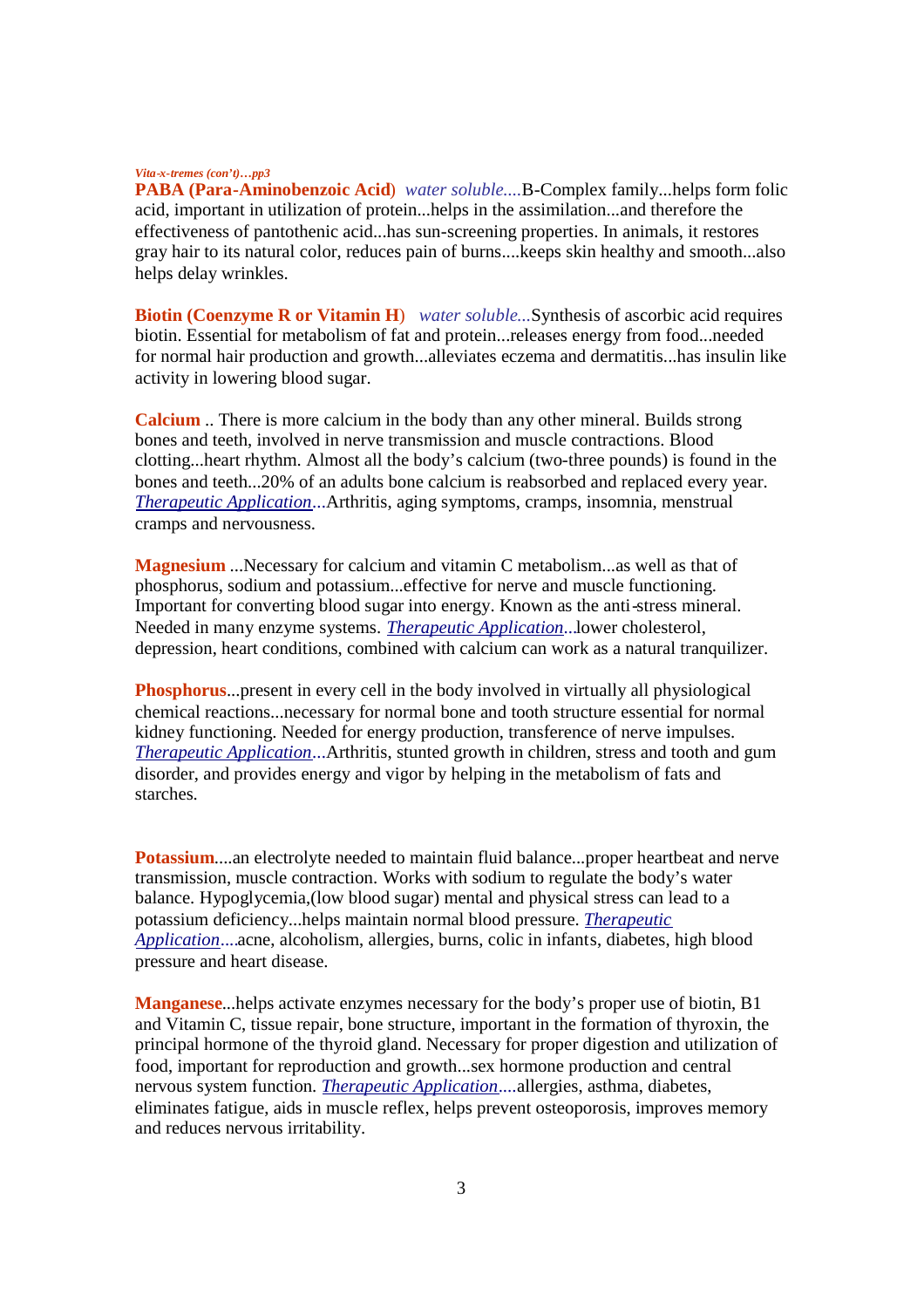### *Vita-X-tremes (con't)…pp4*

**Iron...**essential and required for life, necessary for the production of hemoglobin (red blood corpuscles), myoglobin (red pigment in muscles) and certain enzymes. Only about 8% of the iron intake is absorbed. Your immune defense cells (white blood cells) also require sufficient iron for normal production. *Therapeutic Application*...Anemia, alcoholism, colitis, menstrual problems, aids growth, promotes resistance to disease...prevents fatigue, cure and prevent iron-deficiency, anemia and brings back good skin tone.

**Zinc...** acts as a traffic policeman, directing and overseeing the efficient flow of body processes...the maintenance of enzyme systems and cells. Essential for protein synthesis, help in the formation of insulin, maintains the body's acid-alkaline balance, normalizing effect on the prostate and is important in the development of all reproductive organs, important in brain function. Most zinc in foods is lost in processing or never exists in substantial amounts due to nutrient-poor soil. *Therapeutic Application*....accelerate healing time of internal and external wounds....gets rid of white spots on nails...helps eliminate loss of taste...helps avoid prostate problems...helps decrease cholesterol deposits...aids in the treatment of mental disorder, baldness, cirrhosis, diabetes and infertility.

**Copper...**essential for red blood cell formation. Involved in many enzyme systems including ...superoxide-dismutase (SOD)...a major antioxidant enzyme system, bone formation, hair and skin color. Essential for the utilization of Vitamin C...can reach the bloodstream fifteen minutes after ingestion. *Therapeutic Application*...aids anemia, baldness...keeps energy up by aiding in effective iron absorption...coats the outer part of nerve fibers.

**Iodine**...needed for the proper function of the thyroid gland and production of thyroid hormones, energy production, metabolism of excess fat, physical and mental development. *Therapeutic Application*....atherosclerosis, liver problems, goiter, hyperthyroidism, mental alacrity.

**Chromium**...needed for blood sugar balance, glucose metabolism, helps bring protein to where it is needed. As part of the Glucose Tolerance Factor (GTF), it works with insulin to regulate blood sugar levels. *Therapeutic Application*....hypoglycemia, aids growth, helps prevent and lower high blood pressure...works as a deterrent for diabetes and arteriosclerosis.

**Selenium...**excellent as an antioxidant, it is a constituent of gluathione peroxidase. Vitamin E and selenium are synergistic, preventing, or at least slowing down, aging and hardening of tissues through oxidation. *Therapeutic Application*...lowers cholesterol, aids growth, defends against infections, improves function of liver, pancreas and sterility in men. Improves elasticity of tissues...alleviates hot flashes and menopausal distress...dandruff...possibly neutralizes certain carcinogens and protection from some cancers.